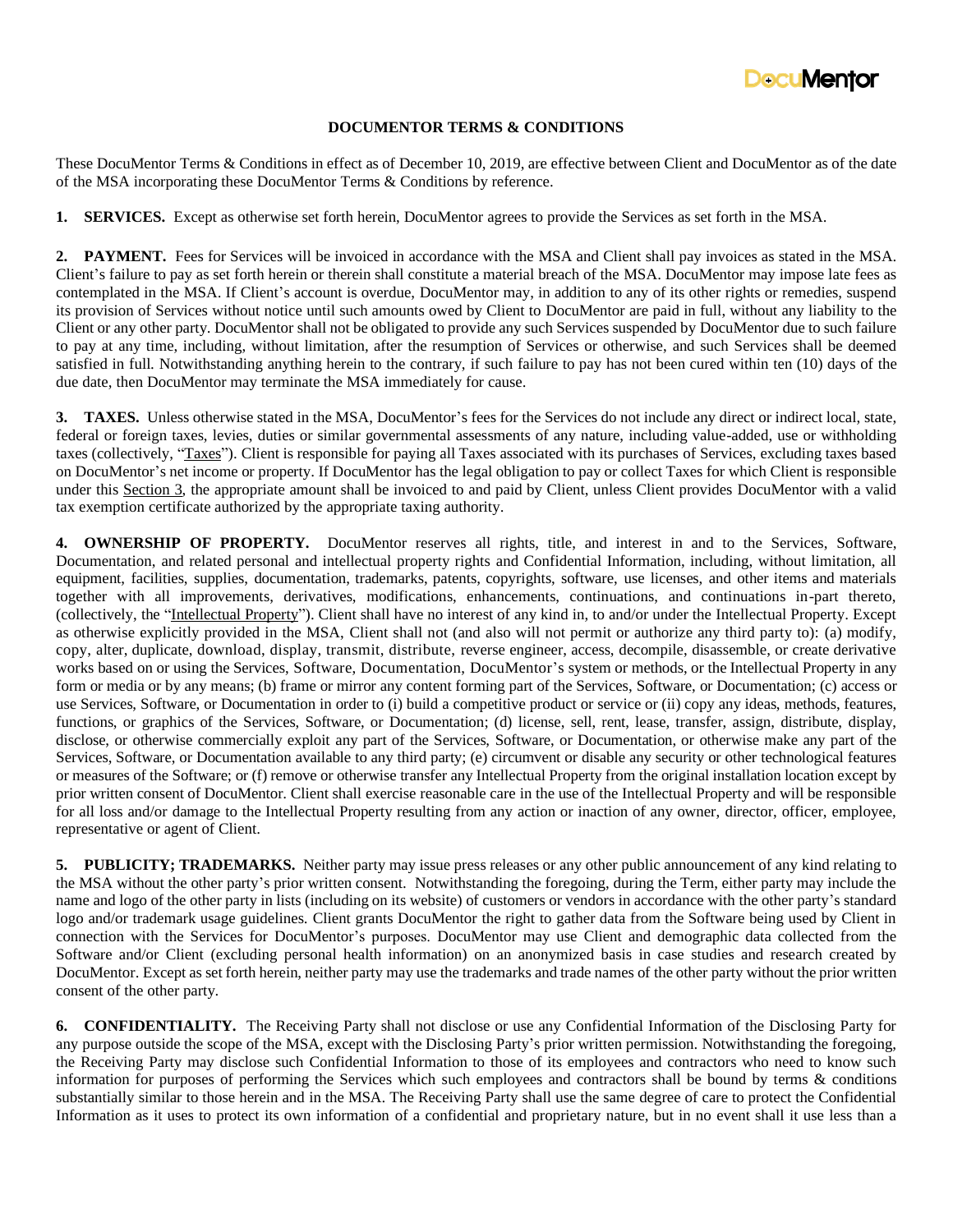reasonable degree of care. If the Receiving Party is compelled by law to disclose Confidential Information of the Disclosing Party, it shall provide the Disclosing Party with prior written notice of such compelled disclosure (to the extent legally permitted) and reasonable assistance, at Disclosing Party's cost, if the Disclosing Party wishes to contest the disclosure. If the Receiving Party discloses or uses (or threatens to disclose or use) any Confidential Information of the Disclosing Party in breach of confidentiality protections hereunder, the Disclosing Party shall have the right, in addition to any other remedies available to it, to seek injunctive relief to enjoin such acts, it being specifically acknowledged by the parties that any other available remedies are inadequate. Notwithstanding the expiration or termination of the MSA for any reason, the obligations of confidentiality and non-use set forth in this Section 6 and elsewhere in the MSA shall continue indefinitely and in perpetuity after such expiration or termination.

## **7. WARRANTIES & DISCLAIMERS**.

7.1 Mutual Warranties. Each party represents and warrants that: (a) it has the legal power to enter into the MSA; (b) that the signatory to the MSA has the authority to bind the applicable organization; and (c) when executed and delivered, the MSA will constitute the legal, valid, and binding obligation of each party, enforceable in accordance with its terms.

7.2 DocuMentor Warranties. DocuMentor represents and warrants that it shall perform the Services in a professional and workmanlike manner in accordance with generally accepted industry standards.

7.3 General Disclaimer. EXCEPT AS OTHERWISE SPECIFICALLY PROVIDED HEREIN AND TO THE MAXIMUM EXTENT PERMITTED BY LAW, THE SERVICES, SOFTWARE, AND DOCUMENTATION ARE PROVIDED "AS IS," "WITH ALL FAULTS," WITHOUT WARRANTY OF ANY KIND, AND DocuMentor EXPRESSLY DISCLAIMS ALL WARRANTIES, CONDITIONS, REPRESENTATIONS, AND GUARANTEES WITH RESPECT TO THE SERVICES, SOFTWARE, OR DOCUMENTATION WHETHER EXPRESS OR IMPLIED, ARISING BY LAW, CUSTOM, PRIOR ORAL OR WRITTEN STATEMENTS, OR OTHERWISE, INCLUDING, WITHOUT LIMITATION, WARRANTIES OF PERFORMANCE, ACCURACY, OMISSIONS, COMPLETENESS, CURRENTNESS OR DELAYS AND ANY WARRANTY OF MERCHANTABILITY OR FITNESS FOR A PARTICULAR PURPOSE. NO REPRESENTATION OR OTHER AFFIRMATION OF FACT, INCLUDING, WITHOUT LIMITATION, STATEMENTS REGARDING CAPACITY, SUITABILITY FOR USE OR PERFORMANCE OF THE SERVICES, SOFTWARE, OR DOCUMENTATION, NOT CONTAINED IN THE MSA SHALL BE DEEMED TO BE A WARRANTY BY DocuMentor. DocuMentor SHALL NOT BE RESPONSIBLE OR HAVE ANY LIABILITY FOR THE PROCUREMENT, INSTALLATION, OR MAINTENANCE OF ANY EQUIPMENT ON WHICH THE SERVICES, SOFTWARE, OR DOCUMENTATION ARE ACCESSED BY CLIENT.

**8. LIMITATIONS OF LIABILITY.** IN NO EVENT SHALL DocuMentor'S AGGREGATE LIABILITY ARISING OUT OF OR RELATED TO THE MSA, WHETHER IN CONTRACT, TORT OR UNDER ANY OTHER THEORY OF LIABILITY, EXCEED THE AMOUNTS ACTUALLY PAID BY CLIENT TO DocuMentor FOR THE SERVICES IN THE THREE (3) MONTHS PRECEDING THE INITIAL INCIDENT GIVING RISE TO LIABILITY. IN NO EVENT SHALL DocuMentor HAVE ANY LIABILITY FOR ANY LOST PROFITS OR LOST REVENUE OR FOR ANY INDIRECT, SPECIAL, INCIDENTAL, PUNITIVE, CONSEQUENTIAL OR SPECIAL DAMAGES OF ANY KIND OR NATURE HOWEVER CAUSED AND, WHETHER IN CONTRACT, TORT OR UNDER ANY OTHER THEORY OF LIABILITY, WHETHER OR NOT DocuMentor HAS BEEN ADVISED OF THE POSSIBILITY OF SUCH DAMAGES. NO CLAIM MAY BE BROUGHT BY CLIENT UNDER THE MSA MORE THAN ONE (1) YEAR AFTER THE ACCRUAL OF THE CLAIM, WHETHER CLIENT HAD ACTUAL KNOWLEDGE OF THE CLAIM OR SHOULD HAVE KNOWN.

**9. NOTICES.** All notices under the MSA shall be in writing and shall be deemed to have been given upon: (a) personal delivery; (b) the second business day after mailing; (c) the second business day after sending by confirmed facsimile; or (d) the second business day after sending by email. Notices to DocuMentor shall be addressed to the signatory of the MSA unless otherwise designated. Notices to Client shall be addressed to Client's signatory of the MSA unless otherwise designated via written notice to DocuMentor.

## **10. TERM & TERMINATION; INDEMNIFICATION.**

10.1 Term of Master Subscription Agreement. The MSA commences on the Effective Date and continues until terminated as set forth therein or herein.

10.2 Termination for Convenience. A non-breaching party may terminate the MSA at any time upon at least sixty (60) days prior written notice to the other party (a "Termination for Convenience"). On or before the date of a Termination for Convenience, Client shall pay DocuMentor all amounts owed for all Services performed through the date of such Termination for Convenience, together with all applicable penalties, fees (including reasonable attorneys' fees), costs, interest, and expenses, including reasonable collection fees and costs.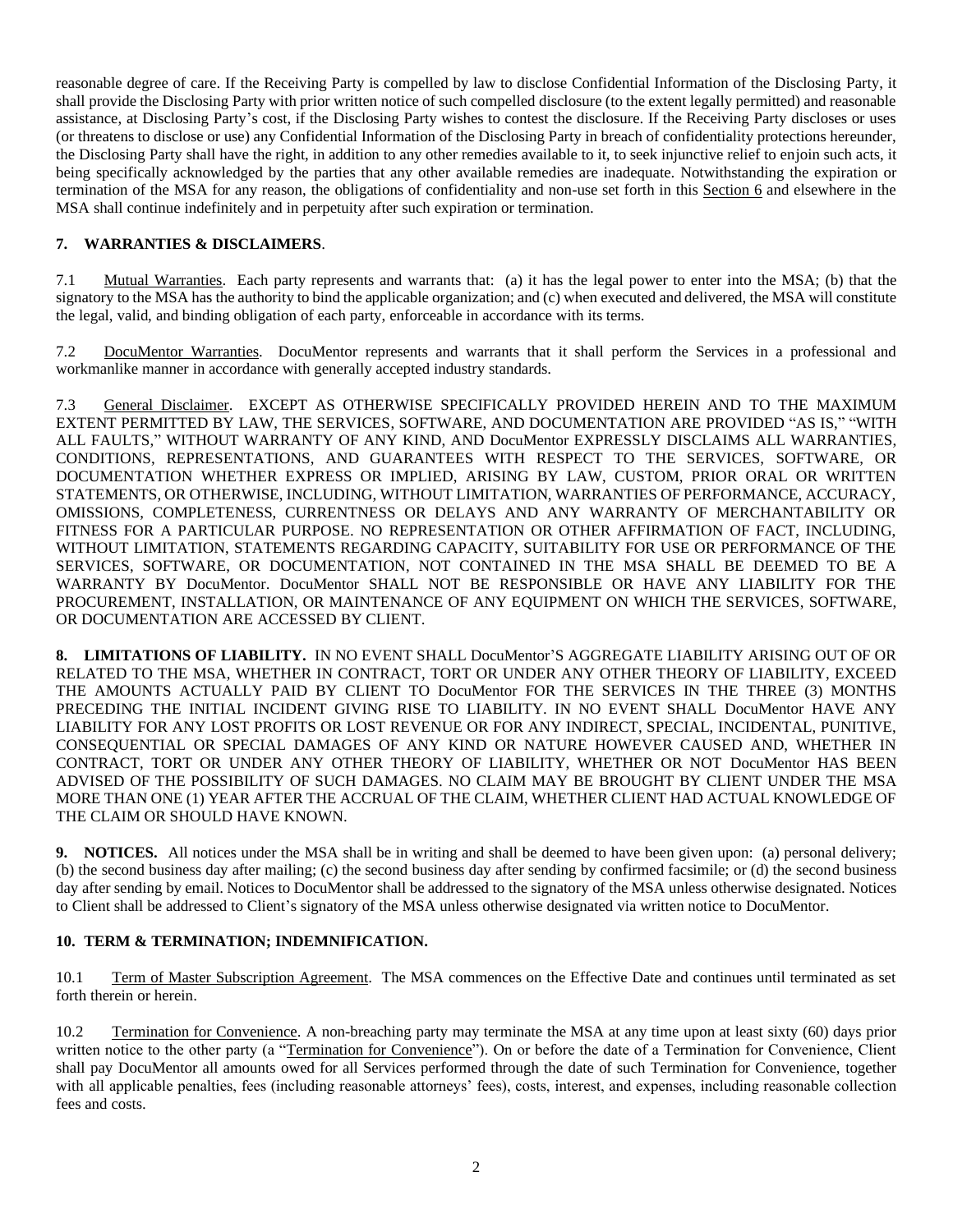10.3 Termination for Cause. A non-breaching party may terminate the MSA for cause: (a) if the breaching party fails to cure a material breach within fifteen (15) days following written notice of such material breach; (b) immediately if the other party becomes the subject of a petition in bankruptcy or any other proceeding relating to insolvency, receivership, liquidation or assignment for the benefit of creditors; (c) pursuant to Section 2 herein; or (d) pursuant to Section 14 herein. Upon any termination for cause by Client, DocuMentor shall refund Client any prepaid fees covering the remainder of the Term after the date of termination. Termination for cause by Client shall not relieve Client of the obligation to pay any amounts owed to DocuMentor prior to the date of termination. Upon any termination for cause by DocuMentor, Client shall pay DocuMentor all amounts owed for all Services performed through the date of termination, together with all applicable penalties, fees (including reasonable attorneys' fees), costs, interest, and expenses, including reasonable collection fees and costs.

10.4 Indemnification. Client shall defend, indemnify, and hold DocuMentor harmless against any loss, damage, or costs (including reasonable attorneys' fees) incurred in connection with claims, demands, suits, or proceedings made or brought against DocuMentor arising from or related to: (a) Client's breach of the MSA; (b) the acts or omissions of Client and/or its employees, agents, contactors, volunteers, or representatives in connection with Client's installation, operation, access to, and/or use of the Services, Software, or Documentation; (c) the violation, infringement, or misappropriation by Client or any employee, agent, contactor, volunteer, or representative of Client of the Intellectual Property or Confidential Information of DocuMentor; or (d) Client's negligence or willful misconduct.

**11. RESTRICTIONS.** Client shall not (a) allow third parties or develop methods for third parties to use the Services, Software, or Documentation; (b) except as provided by applicable law, decompile, disassemble, or reverse engineer the Software, in whole or in part, and Client shall not attempt to obtain in any other manner any Software source code, and shall not carry out any action to the detriment of any intellectual property rights of DocuMentor; (c) make copies, execute, publish, or reproduce Software or Documentation, unless expressly authorized in the MSA (and all copies must maintain all copyright notices); (d) develop any derivative works or any type of software program based on the Software, the Documentation, or any other Confidential Information; (e) make available, reveal, disclose, offer, or allow the use of Software by third parties, without the prior written consent of DocuMentor; (f) alter or modify the Software without the prior written consent of DocuMentor; (g) reject, avoid, elude, remove, deactivate, or evade, in any way, any protection mechanism of the Software, including without limitation any mechanism used to restrict or control Software functions; (h) provide or offer access to any third party to any restricted online access keys or authentication passwords provided by DocuMentor in connection with the Software; or (i) disclose to any third party any benchmarking or comparative study involving the Software or Documentation.

**12. CHANGES.** DocuMentor, in its sole discretion and without liability to Client or any third party, may from time to time: (a) change or alter any aspect of the Services, Software, and/or Documentation; (b) make enhancements, updates, and upgrades to the Services, Software, and/or Documentation as it deems necessary or desirable; (c) make changes in the titles, names, format, features, functions, process, organization, or content of the Services, Software, and/or Documentation or a portion thereof; and/or (d) alter the existing methods and/or manner of disseminating the Services, Software, and/or Documentation (collectively, "Changes"). Client shall comply with such Changes. DocuMentor shall endeavor to use reasonable efforts to provide Client with notice of any material Changes, unless a malfunction in DocuMentor's system requires otherwise or circumstances preclude notice.

**13. RESERVATION OF RIGHTS.** DocuMentor hereby expressly reserves any and all rights, licenses, and permissions in and to the Services, Software, and Documentation other than those limited rights explicitly provided to Client in accordance with the MSA.

**14. REVIEW OF USE.** DocuMentor may review Client's use of Services, Software, and/or Documentation and determine in its sole discretion whether the manner in which Client is using Services, Software, and/or Documentation is prohibited. Upon any determination that a particular use is prohibited, Client shall promptly terminate that use within twenty-four (24) hours of receipt of notice from DocuMentor that such use is prohibited (the "Use Cure Period"). In the event Client fails to cure such prohibited use within the Use Cure Period and notwithstanding anything herein to the contrary, DocuMentor shall have the right to terminate the MSA immediately for cause. For purposes of this Section 14 only, and notwithstanding anything to the contrary in the MSA, notice shall be deemed to have been given by DocuMentor upon DocuMentor's receipt of an electronically generated delivery receipt after sending such notice to Client via email.

**15. REDISTRIBUTION.** Client shall not redistribute any Services, Software, or Documentation, or otherwise make Services, Software, or Documentation available, to any person other than as the MSA permits.

**16. GENERAL PROVISIONS.** The parties are strictly and solely independent contractors. There are no third-party beneficiaries to the MSA. No failure or delay by either party in exercising any right under the MSA shall constitute a waiver of that right. Other than as expressly stated herein, the remedies provided herein are in addition to, and not exclusive of, any other remedies of a party at law or in equity. The provisions of the MSA and the provisions herein are severable and the unenforceability of any provision shall not affect the validity or enforceability of such other provisions. Client may not assign the MSA, including by operation of law, without the prior written consent of DocuMentor. The MSA is and shall be deemed to have been made in Indiana and shall be governed exclusively by